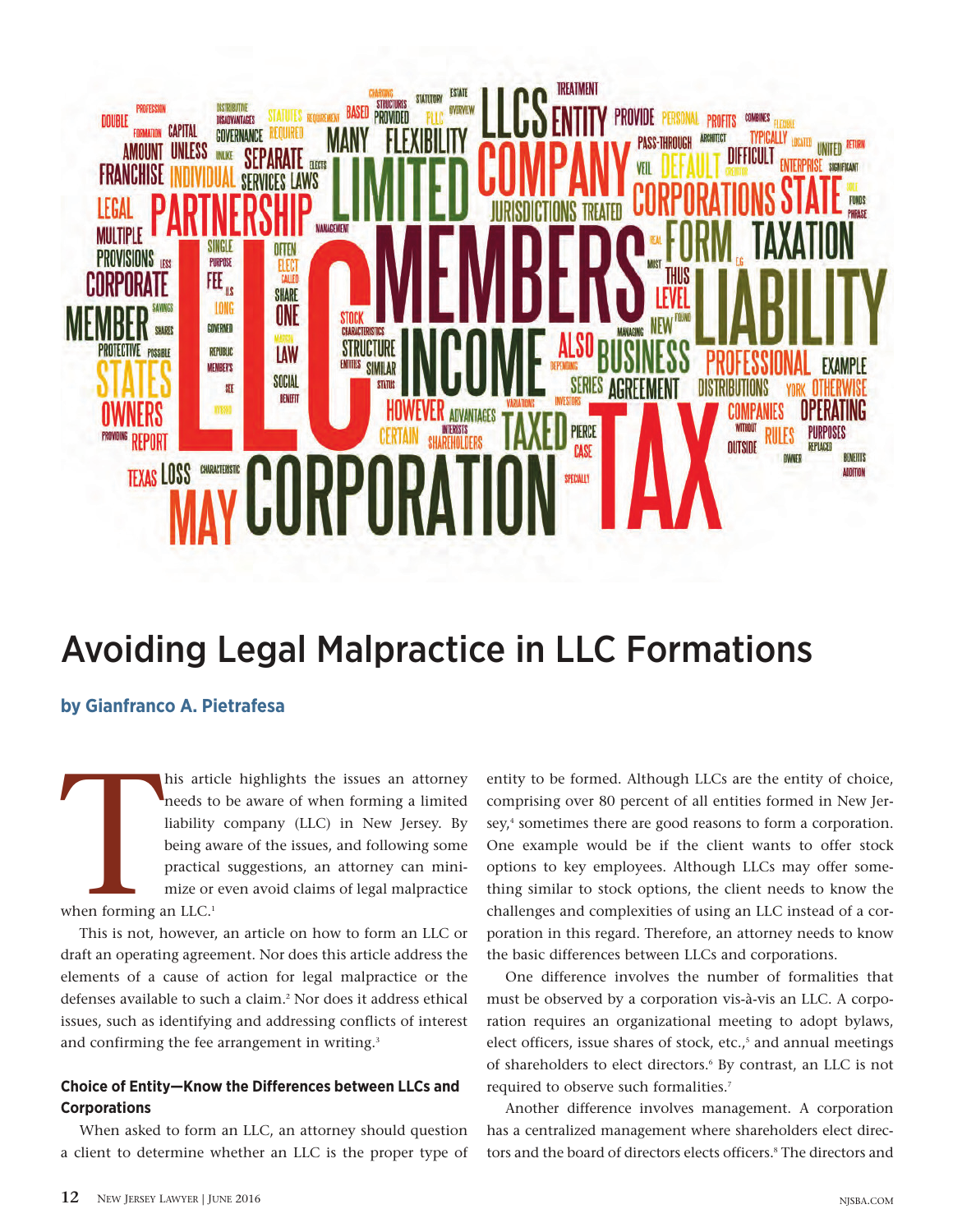officers, not the shareholders, manage the corporation.<sup>9</sup> By contrast, an LLC may be member-managed or managermanaged,<sup>10</sup> and an LLC provides its owners with the flexibility to define the management structure in its operating agreement.<sup>11</sup> An LLC may have centralized management (like a corporation), be managed by one or more managers (like a limited partnership), or be managed by all members (like a general partnership).

Another difference involves transfers of equity. In a corporation, shareholders may freely transfer shares of stock (unless there is a shareholders agreement restricting such transfers).<sup>12</sup> In an LLC, however, members may transfer only economic rights (*i.e*., the right to receive income allocations and cash distributions). A person receiving an LLC interest receives an economic interest and is a transferee. Such a person will not become a member (which gives him or her certain rights, such as the right to vote and manage the LLC) unless the other members agree to allow him or her to become a member of the LLC.<sup>13</sup>

## **Understand Basic Differences in Taxation**

An attorney forming an LLC also needs to know the basic tax differences between LLCs and corporations; for example, pass-through versus double taxation. A single-member LLC is a disregarded entity, and its income and other tax items are reported on Schedule C of the sole member's personal income tax return. A multimember LLC is considered a partnership for tax purposes, and its income and other tax items are allocated among the members as set forth in the operating agreement (*e.g*., based on their ownership percentages or unreturned capital contributions) and reported on the members' personal income tax returns.

Clients need to know that, generally, the LLC does not pay income taxes, but the LLC's members pay taxes on their allocated share of the LLC's income, whether or not they receive any cash distributions from the LLC (commonly known as phantom income). Clients also need to know that a person cannot be both a member and an employee of an LLC for tax purposes.<sup>14</sup> Instead, such a member is considered self-employed for tax purposes, resulting in the member paying all employment taxes (*e.g*., Social Security and Medicare), including the employer's share of these taxes.

By contrast, a corporation pays taxes on its income, and the shareholders pay taxes on dividends received from the corporation, thus resulting in double taxation. If a corporation elects to be taxed as an S corporation, there is one level of taxation. An S corporation's income is allocated among the shareholders based on their ownership interests. The shareholders pay taxes on their allocated share of the corporation's income, which is reported on their personal income tax returns. Therefore, the tax treatment of an S corporation is similar to an LLC; however, with an S corporation income must be allocated based on the shareholders' respective ownership interests.<sup>15</sup> Unlike an LLC, there is no flexibility in making special allocations among shareholders of an S corporation.<sup>16</sup>

#### **Limit the Scope of Services**

If an attorney is not comfortable providing tax advice (or advice on any other issues, such as securities laws), he or she may limit the scope of services in his or her engagement letter.<sup>17</sup> In such a scenario, the attorney should work with his or her client's accountant or with a tax attorney or experienced corporate attorney. Otherwise, the client will expect his or her attorney to provide advice on all aspects and issues associated with doing business as an LLC.

#### **Understand New Jersey LLC Law**

Once it is determined that an LLC is the correct entity, an attorney must

understand the law governing LLCs, including the differences between the new and old laws. The New Jersey Revised Uniform Limited Liability Company Act (NJ-RULLCA)<sup>18</sup> became effective on March 18, 2013, for newly formed LLCs, and on March 1, 2014, for all LLCs, which is when the prior statute was repealed.<sup>19</sup> NJ-RULLCA made significant changes to New Jersey's LLC law. To name but a few differences, the new law provides for equal distributions to members regardless of their contributions or ownership interests in the LLC, includes specific fiduciary duties on managers or members of an LLC (discussed below), and does not provide for a buyout of a resigning or withdrawing member's ownership interest for fair value.<sup>20</sup> This is the law governing an LLC, unless the operating agreement alters these statutory defaults.

In this regard, an attorney needs to know which statutory provisions can be altered or eliminated and which statutory provisions cannot (because they are mandatory).<sup>21</sup> If an attorney does not understand NJ-RULLCA, he or she will not be able to draft an effective operating agreement.

# **Know the Issues to be Addressed in an Operating Agreement**

An attorney forming an LLC needs to know what provisions should be included in an operating agreement and whether to alter or eliminate certain statutory default provisions.<sup>22</sup> For example, the parties may want to alter or eliminate the fiduciary duty of loyalty, which prohibits self-dealing and competition with the LLC.<sup>23</sup> If a member of an LLC lends money or leases real or personal property to the LLC, he or she is engaged in self-dealing. Although selfdealing sounds bad, it is common in small businesses. Therefore, self-dealing should be addressed in the operating agreement; for example, by outlining when and how a member may lend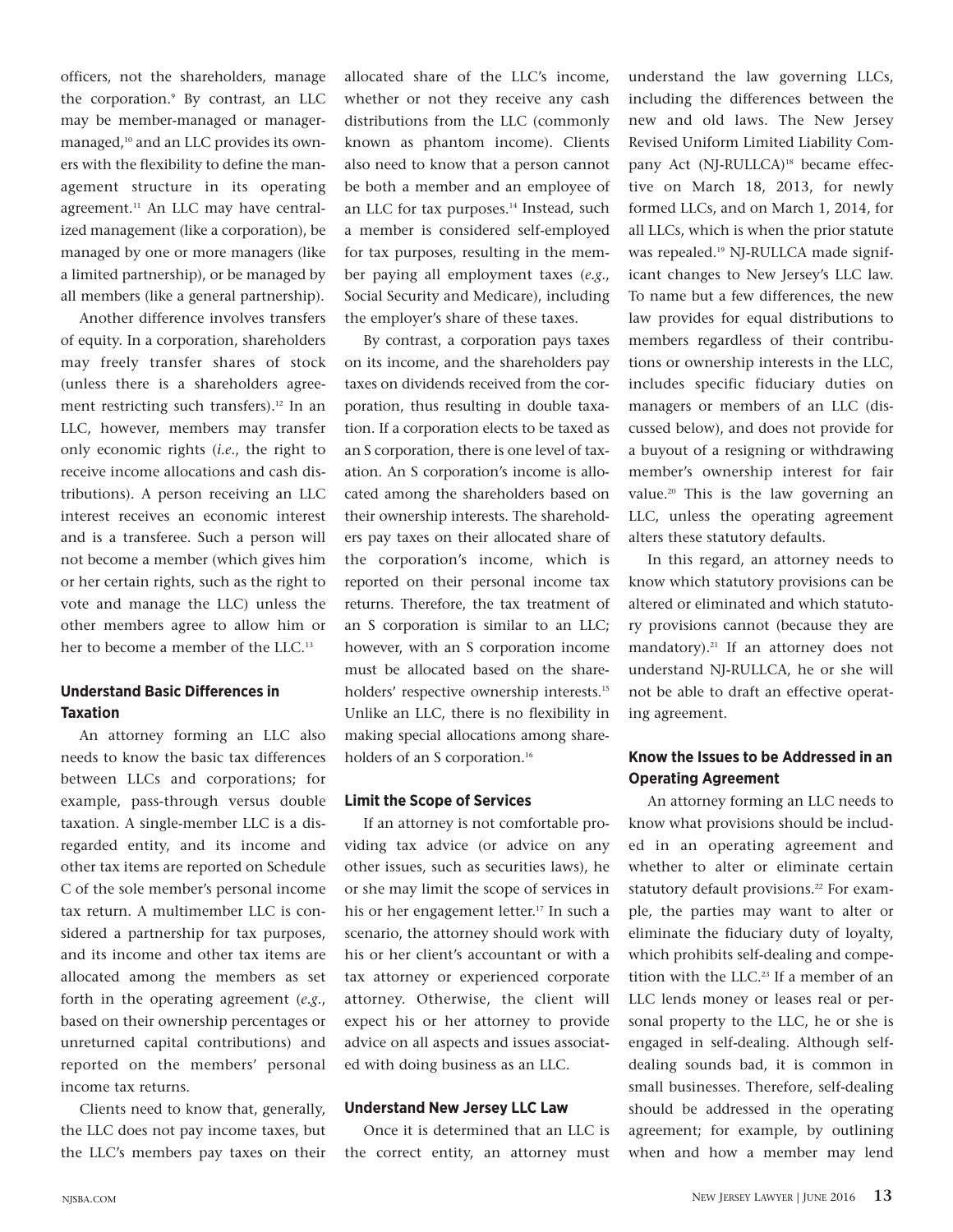money or lease property to the LLC.<sup>24</sup>

The members of the LLC may also want the ability to compete with the LLC. For example, the LLC may have been formed to hold a parcel of real estate. Under the fiduciary duty of loyalty, if a member wants to acquire another parcel of real estate, he or she must bring that opportunity to the LLC. If he or she doesn't, he or she is deemed to be competing with the LLC, which is a violation of the fiduciary duty of loyalty.<sup>25</sup> LLCs that are real estate holding companies usually eliminate this aspect of the fidu-

ciary duty in their operating agreements.

The operating agreement should also address when and how distributions are made to members, including whether tax distributions must be made to members. If the operating agreement does not address distributions, then cash is distributed

equally to all members, including dissociated members,<sup>26</sup> regardless of their ownership interests and capital contributions.<sup>27</sup> In an LLC, income may be allocated, but no cash distributed, to members for a variety of reasons, including the fact that the LLC needs the cash to fund operations. A tax distribution intends to provide cash to members so they can pay their taxes based on their allocated income.

The operating agreement should address the voting rights of members; otherwise, the statutory default provisions will apply. For example, the statute provides for equal voting of all members regardless of their capital contributions.<sup>28</sup> The member contributing the majority of the capital will not want equal voting. The statute also provides for unanimous approval of extraordinary actions, such as mergers.<sup>29</sup> The members of the LLC may not want unanimous approval; they may want majority or super-majority approval to prevent a minority member from having the power to veto extraordinary matters.

There are other provisions that should be included in an operating agreement aside from provisions altering or eliminating default provisions in the statute. For example, allocations of income and loss were addressed in the

PROVIDE AF THE CAPITAL COME<br>AMOUNT UNLESS **MANY FIFXIRILITY GOVERNANCE** PASS-THROUGH **SEPARATE FRANCHISE SERVICES LAWS** CORPO LEGAL **MULTIPLE** Œ **PROVISIONS** CORPORATE **SHARE**<br>ONE **MEMBER WENB** STRUCTUR ieraid<br>Kineeri LAW BUSINESS INAL EXAMPLE SOCIAL SERIES AGREEMENT DISTRIBUTIONS E OPFRATING OWNERS **TAXFD PIERCE REPORT TEXAS LOSS TO CORPORAT** 

> repealed statute,<sup>30</sup> but are not addressed in NJ-RULLCA. Therefore, they need to be addressed in the operating agreement. There are numerous other issues that should be addressed in an operating agreement, including the consequences of a member failing to make a promised capital contribution to the LLC and a member dying, becoming disabled, departing through resignation or termination, etc.<sup>31</sup>

#### **Understand the Economics of the Deal**

An attorney needs to understand the economic terms of the deal in order to properly draft an operating agreement. Without knowing the economics, an attorney will not know how to draft the allocation and distribution (including liquidating distribution) provisions of an operating agreement. For example, if one member is contributing cash and the other member is contributing services, is cash flow distributed 50-50 or is it first distributed to the financier until he or she receives the return of his or her capital contribution? In other words, does the financier receive a return of his or her money before the service member receives any cash distributions?

Upon liquidation of the LLC, are liquidating distributions to be made based on capital account balances, ownership

> percentages or some other method of distribution? There are real economic differences. An example would involve two members, each owning 50 percent of an LLC. The financier contributes \$50,000 and the service member contributes \$10,000 and a promise to provide services. Assume the LLC sustains a \$20,000 loss in its first year of business and the members decide to liquidate the LLC at the end of the year. If liquidating

distributions are based on capital accounts, the financier would receive \$40,000 (\$50,000 capital contribution less \$10,000 loss) and the service member would receive nothing (\$10,000 contribution less \$10,000 loss). If liquidating distributions are based on ownership percentages, the financier and service member would each receive \$20,000 (\$60,000 total contributions less \$20,000 loss, times 50 percent), which hardly seems fair to the financier. Without knowing the economics, and without explaining the different consequences to clients, an attorney may draft an operating agreement that has unintended results.

**Use Checklists and Forms**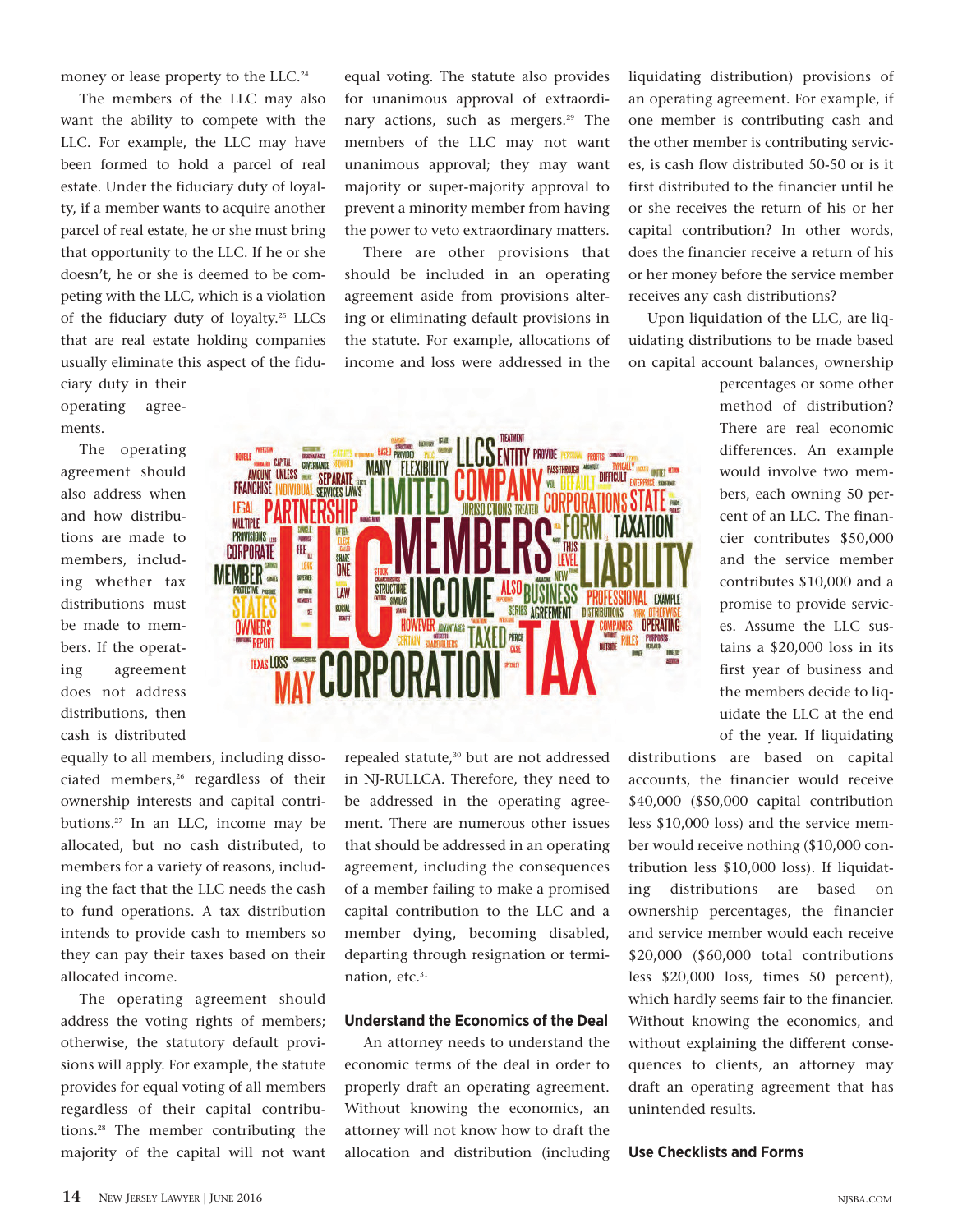An attorney should use a checklist when forming an LLC, especially when drafting an operating agreement. It is probably impossible to address every issue in an agreement, but using a checklist will minimize the possibility of forgetting to address an important issue. There are numerous checklists available, both in print and online, including a comprehensive checklist published by the American Bar Association.<sup>32</sup>

For the same reason, an attorney should also use form operating agreements to begin the drafting process. However, an attorney should not be a slave to the form. In other words, a form is a good starting place, but an attorney needs to revise and customize the form agreement to ensure it meets the needs of the specific LLC. There are several sources of good forms of operating agreements.<sup>33</sup>

# **Explain Operating Agreement to Clients**

Once an attorney drafts an operating agreement, he or she should meet with the clients to summarize and explain its important provisions. Although an unpublished decision, attorneys should read *Cottone v. Fox Rothschild*, <sup>34</sup> which holds that an attorney must explain the provisions of an agreement to a client, even if he or she is a sophisticated business client. It modifies and extends the principles established by the New Jersey Supreme Court in *Conklin v. Hannoch Weisman*<sup>35</sup> about explaining the risks of transactions to clients in terms they can understand based on their needs and sophistication.

If a meeting or telephone conference cannot be arranged because of a client's schedule, reluctance to meet, or other reasons, an attorney should send a letter to the client summarizing and explaining the important provisions in the agreement and offering to answer any questions. It is a best practice to do so even after meeting with a client.

### **Confirm it in Writing**

Finally, attorneys provide legal advice, but clients make decisions. An attorney may recommend a proposed course of action, but clients make decisions on whether to spend the money on such recommendations. In such an event, it is a best practice for an attorney to confirm his or her advice and the client's decisions in writing, which may minimize or even prevent future misunderstandings.

#### **Conclusion**

An attorney needs to be aware of and understand the issues outlined in this article and should discuss them with clients when forming an LLC. By doing so, an attorney will likely minimize or even avoid a claim of legal malpractice.  $\triangle$ 

*Gianfranco A. Pietrafesa is a partner in the law firm of Archer & Greiner in Hackensack. He is a director and former chair of the NJSBA Business Law Section and a member of the committee that drafted NJ-RULLCA. He has served as a consultant and expert witness in litigation involving legal malpractice and legal ethics in transactional matters. This article reflects his views and not necessarily the views of his firm or its other attorneys.*

#### ENDNOTES

- 1. A hat tip to John M. Cunningham, a member of the New Hampshire and Massachusetts bars and the principal author of *Drafting Limited Liability Company Operating Agreements* (Wolters Kluwer 2015), who has lectured and written on many of the issues addressed in this article.
- 2. These topics are addressed elsewhere. *See, e.g.,* New Jersey Model Civil Jury Charge 5.51A (available at judiciary.state.nj.us/civil/ charges/5.51A.pdf); *Conklin v. Hannoch Weisman*, 145 N.J. 395, 416 (1996) (stating requisite elements of a cause of action for legal malpractice).
- 3. *See* New Jersey Rule of Professional Conduct

1.7 (Conflict of Interest—General Rule) and 1.5 (Fees). It should be noted that a violation of the Rules of Professional Conduct does not constitute malpractice, but it is evidence of malpractice. *See, e.g., Baxt v. Liloia*, 155 N.J. 190, 197-203 (1998).

- 4. New Jersey Division of Revenue, New Business Filing in 2014 (available from the author).
- 5. N.J.S.A. 14A:2-8.
- 6. N.J.S.A. 14A:5-2.
- 7. *See* N.J.S.A. 42:2C-30(b). A corporation's failure to observe such formalities is a factor in a claim for piercing the corporate veil to hold shareholders personally liable for the corporation's debts, liabilities and obligations.
- 8. *See* N.J.S.A. 14A:6-3(1) & 6-15(1).
- 9. N.J.S.A. 14A:6-1(1) & 6-15(4).
- 10. N.J.S.A. 42:2C-37(a).
- 11. N.J.S.A. 42:2C-11(i).
- 12. N.J.S.A. 14A:7-12(1).
- 13. N.J.S.A. 42:2C-41 & 2C-42. For other non-tax differences, *see John R. MacKay II, et al., New Jersey Corporations and other Business Entities* (3d ed.), Chapter 2, (Matthew Bender & Co., 2014).
- 14. *See, e.g.*, Rev. Rul. 69-184.
- 15. There are certain requirements or restrictions for a corporation to elect and maintain S corporation status. Among other things, there must be one class of stock only (although voting and non-voting stock are permissible), no more than 100 shareholders, and in general only individuals who are U.S. citizens and resident aliens may be shareholders. *See* 26 U.S.C. 1361(b).
- 16. For other tax differences, *see* Carter G. Bishop and Daniel S. Kleinberger, *Limited Liability Companies: Tax and Business Law* (Warren Gorham & Lamont, 1994). For a basic discussion of the tax and non-tax differences between corporations and LLCs, *see* Gianfranco A. Pietrafesa, Choice of Entity: Corporation or Limited Liability Company? (March 2014), located at archerlaw.com/files/articles/Choice\_of\_Entity\_-\_Corporation or LLC March 2014.PDF.
- 17. *See* RPC 1.2(c).
- 18. N.J.S.A. 42:2C-1 *et seq*.
- 19. N.J.S.A. 42:2C-91.